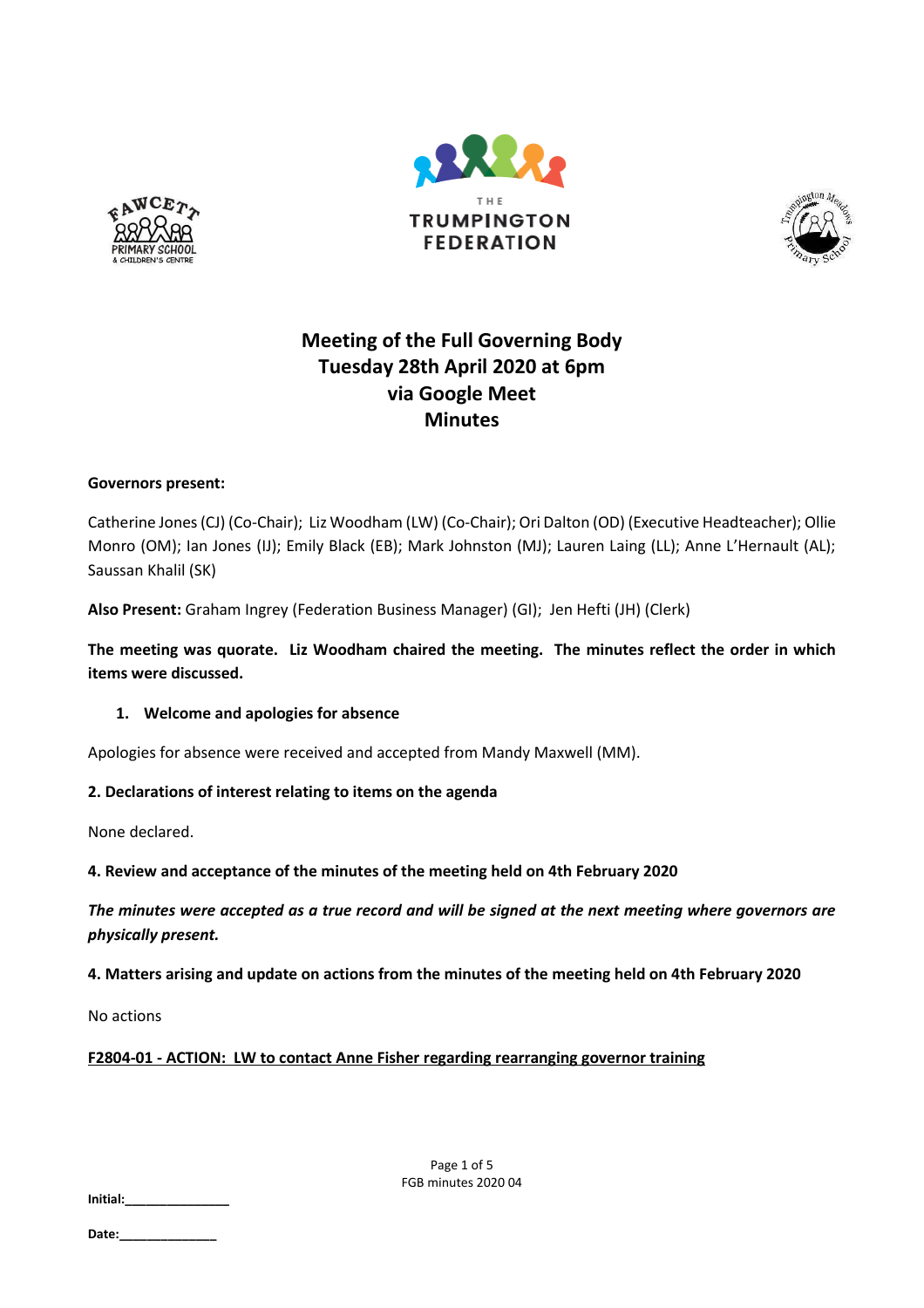## **7. Report from Resources Committee**

The minutes, SFVS return and budget reports had been circulated in advance of the meeting. The following points were noted:

SFVS

- Governors were advised that the SFVS had been approved by the Resources committee and submitted in advance of the extended deadline of 24th April 2020.
- A record of related party transactions will be set up and DfE Recommended National Deals guidance will be consulted when awarding future contracts.
- Finance training for governors will be organised and delivered remotely.

## Premises

On hold at the moment but projects will hopefully progress as the current situation eases.

## Staffing/growth

An extra Reception class will be opened at Trumpington Meadows (TMe) in September 2020 meaning that an additional teacher salary has been included in the budget. GI and OD had received notice today that the Local Authority had awarded growth funding for this class. This had not been expected which leaves the budget in a better overall position than originally thought.

#### Budget 2020-2021

Please refer to Resources minutes for details. The following points were noted:

- The Federation will lose approximately £160K in income from streams such as breakfast and after school clubs, lettings, children's centre, claw back of Universal Infant Free School Meal funding.
- This loss of income will offset gains made by increased per pupil funding.
- A deficit carry forward for 2021/22 had been predicted for TMe but the recent growth funding award would lead to a slight surplus.
- The community funds can be used to offset income lost through no lettings taking place.
- The budget does not include costs for playground and car park resurfacing.

*A governor queried whether further guidance had been received regarding furloughing staff.* Governors were advised that EPM had issued guidance that stated that the only staff who could be furloughed are those who are paid either wholly or in part through revenue income meaning that any savings made would be minor. No staff will be furloughed at this stage.

*A governor queried whether the playground and car park resurfacing would still go ahead and be paid for using the carry forward.* Governors were advised that this was the case.

The Governing Body was asked to approve the 2020/21 budget as presented. *Resolution: that the Governing Body approves the Federation budget plan for the financial year 2020/2021, total spend of £3,639,860.*

#### **6. Executive Head Teacher's Report**

The Executive Headteacher's report had been circulated in advance of the meeting. Governors noted that it had been written for the March Full Governing body (FGB) meeting which had been scheduled for the first week of lockdown, so some items are no longer relevant/'out of date'. The following points were noted:

- Staff who are self-shielding or unable to work total 30%.
- The social and emotional wellbeing of pupils will be a priority when schools return. I t will be a challenging transit ion both back to the classroom and to a new year group.

**Initial:\_\_\_\_\_\_\_\_\_\_\_\_\_\_\_**

Date: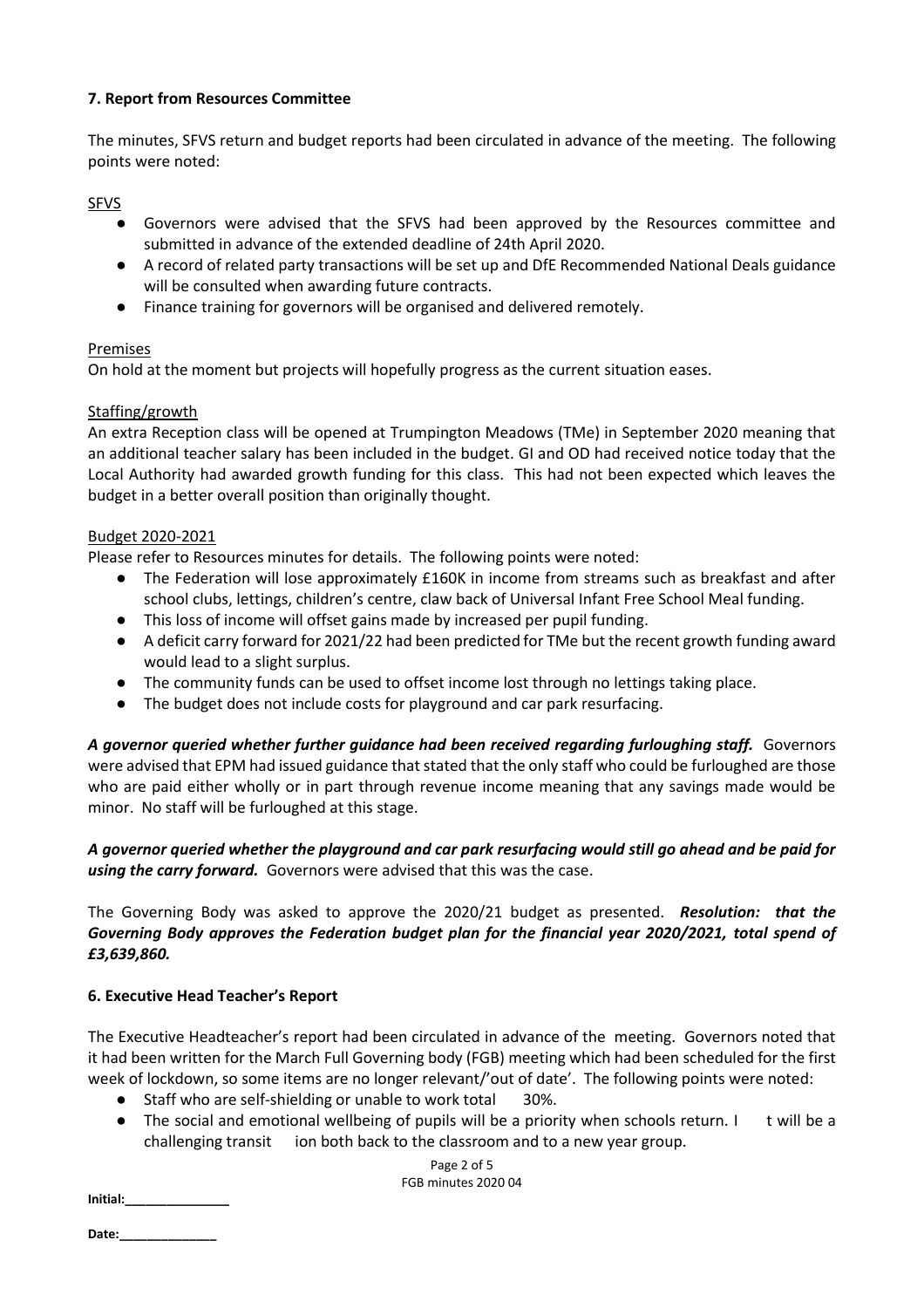*A governor queried whether staff are planning for a protracted period of lockdown and whether remote learning strategies such as online teaching had been explored.* Governors were advised that teachers can see from Education City which children are engaging with off-site learning (which has been set on that platform). Staff had been discussing how important feedback and interaction with their teacher is for the children. Governors discussed methods of online/remote learning and which may be most appropriate.

## **6.50pm - GI left the meeting**

- Staff are going into school on a rota basis to deliver the childcare.
- Numbers of children attending had fluctuated but are rising now.
- Some contact had been made from families requesting childcare and other support due to difficulties at home.
- Four rooms are being used for the childcare provision.

*A governor asked what the proportion of key workers' children to vulnerable children attending the provision was.* Governors were advised that initially the number of key workers' children was much higher, however more of the vulnerable children are starting to attend as the lockdown continues and pressure on families increases.

*A governor queried why education was not being offered at the provision.* Governors were advised that it was not possible to provide sufficient staff coverage for the different age groups and that social distancing would be an issue if delivering formal teaching. Children are able to use the Chromebooks to access the online learning set by their teacher.

*A governor asked what the arrangements for maintaining contact with vulnerable families were.*  Governors were advised that weekly contact is made by phone and notes from the call logged on MyConcern. It is also logged if contact cannot be mde. Staff are liaising with social care, the police etc. as necessary. Child protection conferences and core group meetings are still being held.

# **5. Report from Teaching & Learning Committee**

The minutes had been circulated in advance of the meeting. The following points were noted:

- The committee had received an informative presentation from the Family Partnership Workers (see minutes for details).
- Terms of Reference agreed.
- Policies reviewed.
- Visit report around phonics received.

MJ advised that since the meetings he had had a tour of TMe with Sarah Buckefield (Head of School) and Anne Fisher (School Improvement Partner). He went on to describe to governors the inspiring learning environment, calm atmosphere, rapport between children and staff, evidence of collaboration and a culture of support and empathy. Staff manage any challenges extremely well and consider aspects such as room layout and differentiation in lesson planning.

Governors agreed that feedback from this visit should be given directly from governors to staff.

# **F2804-02 - ACTION: MJ to submit visit report and feedback his notes to staff in an agreed format.**

Page 3 of 5 FGB minutes 2020 04

**Initial:\_\_\_\_\_\_\_\_\_\_\_\_\_\_\_**

**Date:\_\_\_\_\_\_\_\_\_\_\_\_\_\_**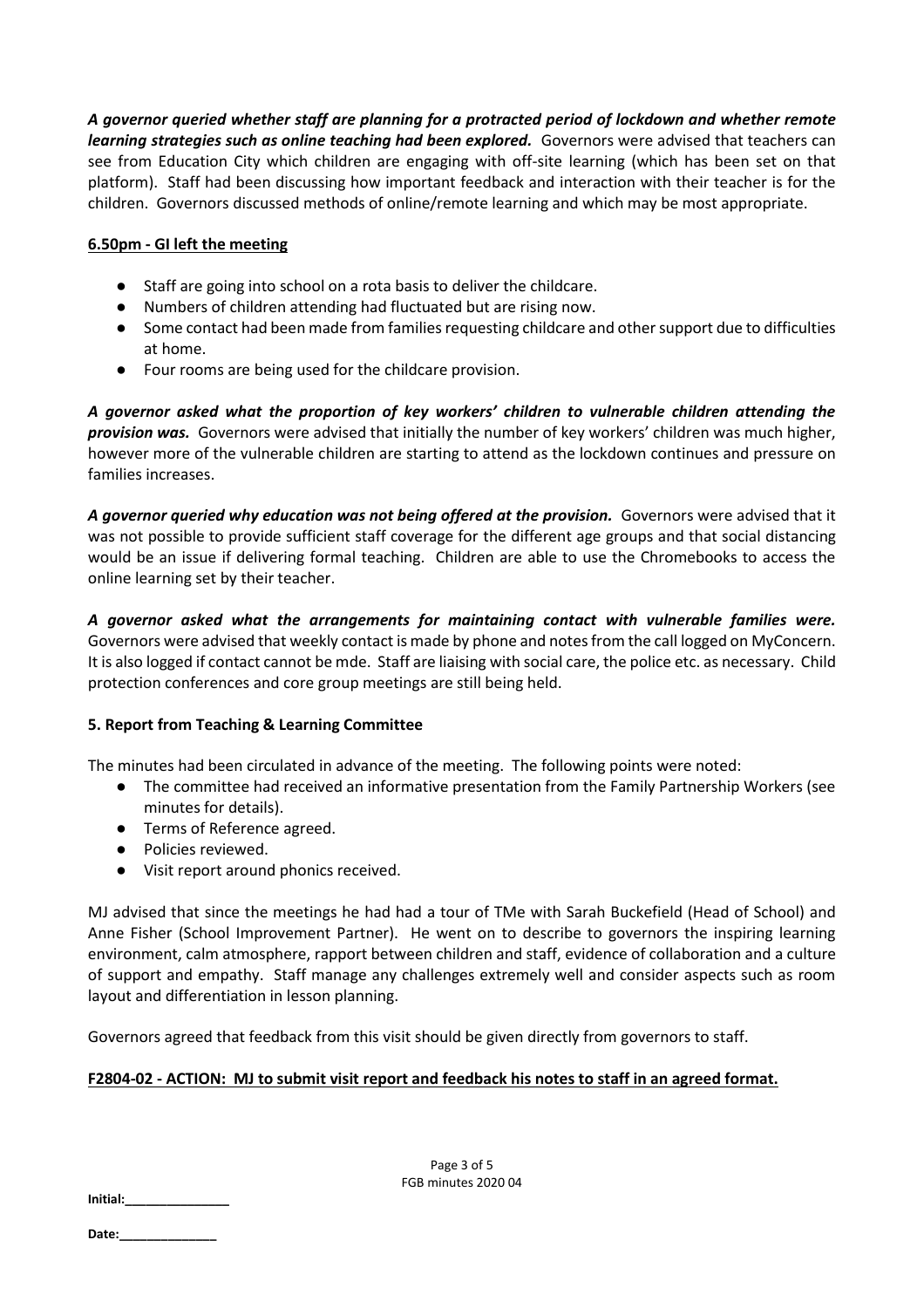## **8. Governing Body membership, training and development**

Training - covered earlier (Anne F isher and Ray Byford).

Governors were also advised to access webinars and remote sessions hosted by the LA and NGA.

#### **9. Safeguarding**

CJ brought governors' attention to the addendum to the safeguarding policy relating to arrangements in response to the current situation. JH advised that amendments to the model addendum had been received from the Inclusion team shortly before the meeting.

## **FGB2804-03 - ACTION: JH to include notes from the Inclusion Team and circulate to FGB for approval.**

#### **10. Policies**

## Uncollected child

The policy had been circulated in advance of the meeting. Governors approved the policy for use by the Federation .

## **11. Any other business**

OD advised that the final Federation Improvement Plan had been updated and is available with the papers for this meeting.

Governors discussed the website and ease of access to home learning activities.

With no further business the meeting closed at 7.30pm.

#### ACTION LOG

| Action ref     | Item                   | <b>Action</b>                                                                            | Owner | <b>Status</b> |
|----------------|------------------------|------------------------------------------------------------------------------------------|-------|---------------|
| F2804-01       | <b>Training</b>        | contact Anne Fisher LW<br>LW<br>to<br>regarding rearranging governor<br>training         |       | Open          |
| F2804-02       | Governor<br>monitoring | MJ to submit visit report and MJ<br>feedback his notes to staff in an<br>agreed format.  |       | Open          |
| FGB2804-<br>03 | Safeguarding<br>policy | JH to include notes from the LJH<br>Inclusion Team and circulate to<br>FGB for approval. |       | Open          |

**Initial:\_\_\_\_\_\_\_\_\_\_\_\_\_\_\_**

**Date:\_\_\_\_\_\_\_\_\_\_\_\_\_\_**